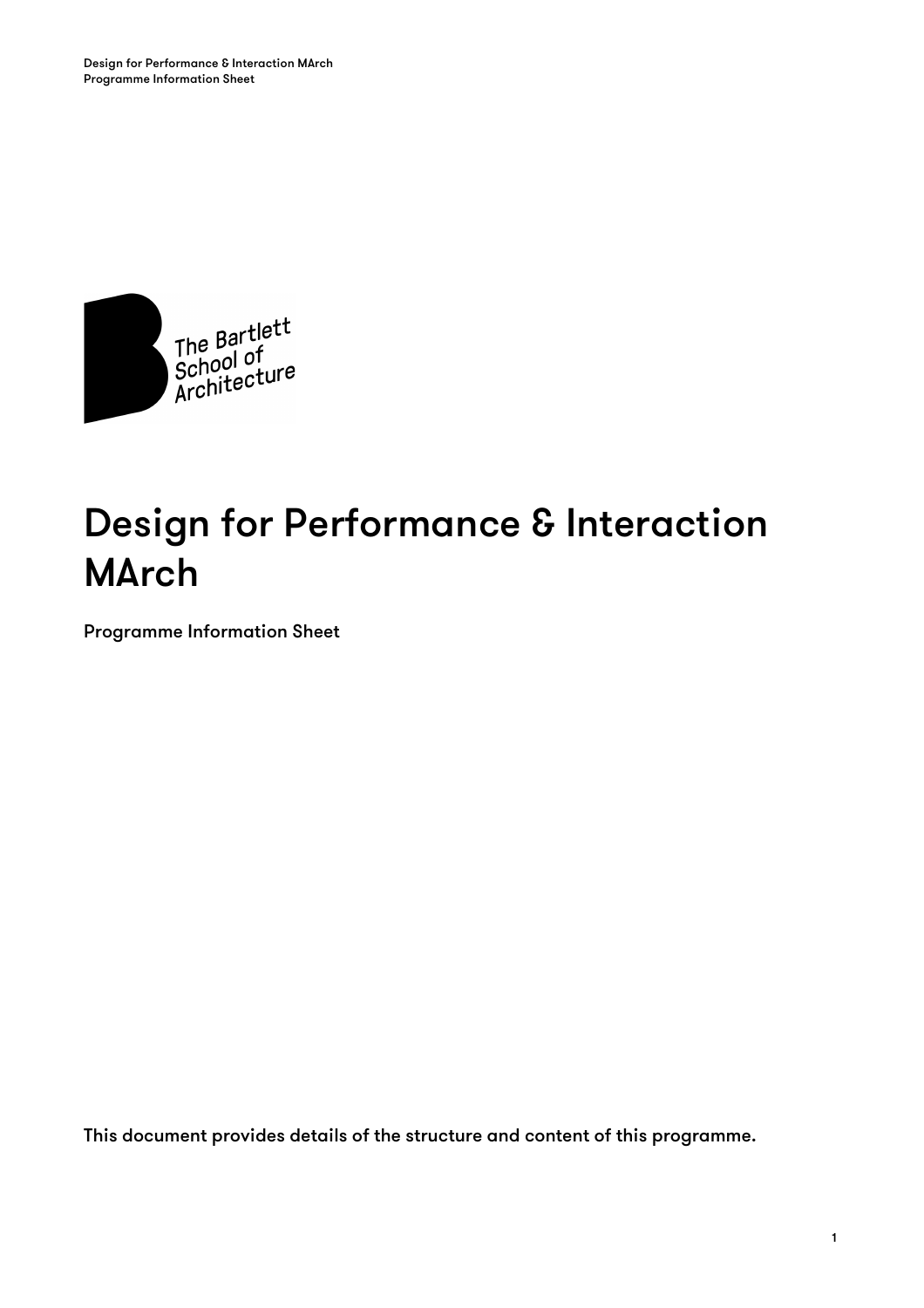# Programme context and history At the core of Design for Performance & Interaction MArch is the belief that the creation of spaces for performance and the creation of performances within them are symbiotic design activities. Design using interactive technologies enables us to consider objects, space, people and systems as potential performers. Design for performance and interaction has relevance across spatial and urban design, interface and systems design, auditoria and scenographic design, lighting and sound installation, performance and event design, and virtual and physical environments that draw people together. Programme structure The programme is taught over 15 months, which allows for an important three-month overlap between incoming and graduating students. This overlap is designed so that the output of the previous cohort can inspire the incoming students in the autumn term. This programme is structured to offer the widest scope for creativity in the design modules. Students can choose to make performances, make settings for performances or combine the two using any medium or technology that they choose.

|               | Term 1<br>Sept-Dec                                                                                                                                                                                                                                                                                                   | Term <sub>2</sub><br><b>Jan-March</b>                                                                                      | Term <sub>3</sub><br>April-June                                                                                                                                                                                                                                                                                                                    | <b>Summer</b><br>July-Sept | Term 4<br>Sept-Dec                      |
|---------------|----------------------------------------------------------------------------------------------------------------------------------------------------------------------------------------------------------------------------------------------------------------------------------------------------------------------|----------------------------------------------------------------------------------------------------------------------------|----------------------------------------------------------------------------------------------------------------------------------------------------------------------------------------------------------------------------------------------------------------------------------------------------------------------------------------------------|----------------------------|-----------------------------------------|
|               |                                                                                                                                                                                                                                                                                                                      |                                                                                                                            | Interim Port-<br><b>folio Reviews</b>                                                                                                                                                                                                                                                                                                              |                            | <b>Final Examina-</b><br>tions          |
| <b>DESIGN</b> | 15 credits                                                                                                                                                                                                                                                                                                           | 30 credits                                                                                                                 | 60 credits                                                                                                                                                                                                                                                                                                                                         |                            | <b>Internal and Exter-</b><br>nal Exams |
|               | Introductory<br><b>Workshops</b>                                                                                                                                                                                                                                                                                     | Thesis, Prelimi-<br>nary Projects                                                                                          | <b>Thesis, Final</b><br>Project                                                                                                                                                                                                                                                                                                                    |                            | <b>Exhibition</b>                       |
|               | Students take 3<br>workshops.                                                                                                                                                                                                                                                                                        | Students work in<br>groups with their<br>specialist design                                                                 | Students work in<br>groups with their<br>specialist design                                                                                                                                                                                                                                                                                         |                            |                                         |
|               | <b>Each student</b><br>prepares an<br>individual<br>design workshop<br>portfolio. This<br>is formatively<br>marked at the<br>end of term 1.                                                                                                                                                                          | tutor to prepare<br>an initial design<br>portfolio. This is<br>formatively mar-<br>ket at the interim<br>portfolio review. | tutor to prepare<br>a final design<br>project.                                                                                                                                                                                                                                                                                                     |                            |                                         |
| <b>THEORY</b> | 15 credits                                                                                                                                                                                                                                                                                                           |                                                                                                                            | 30 credits                                                                                                                                                                                                                                                                                                                                         |                            |                                         |
|               | Contextual<br><b>Theory</b><br>Students write a<br>2500 word paper<br>comparing<br>the different<br>approaches and<br>indicating a<br>preference, ar-<br>guing why they<br>consider it most<br>relevant to their<br>further studies.<br>This is formative-<br>ly marked at the<br>start of term 2.                   |                                                                                                                            | <b>Design Thesis Written Report</b><br>Students work Individually to Identify a<br>key research question that arises out of<br>the design work in term 2 and research<br>it over term 3 in parallel with their devel-<br>oping design thesis. The dissertation is<br>written up over the summer vacation and<br>is submitted at the start of term. |                            |                                         |
| <b>SKILLS</b> | 30 credits<br><b>Skills Portfolio</b><br>Students are directed to learn skills<br>appropriate to both the course in<br>general and their chosen preference.<br>Both analytical (simulation and<br>sensing) and synthetic (making) skills<br>are taught. The portfolio is formatively<br>marked at the end of term 2. |                                                                                                                            |                                                                                                                                                                                                                                                                                                                                                    |                            |                                         |
|               | Previous cohort                                                                                                                                                                                                                                                                                                      |                                                                                                                            |                                                                                                                                                                                                                                                                                                                                                    |                            | <b>Next cohort</b>                      |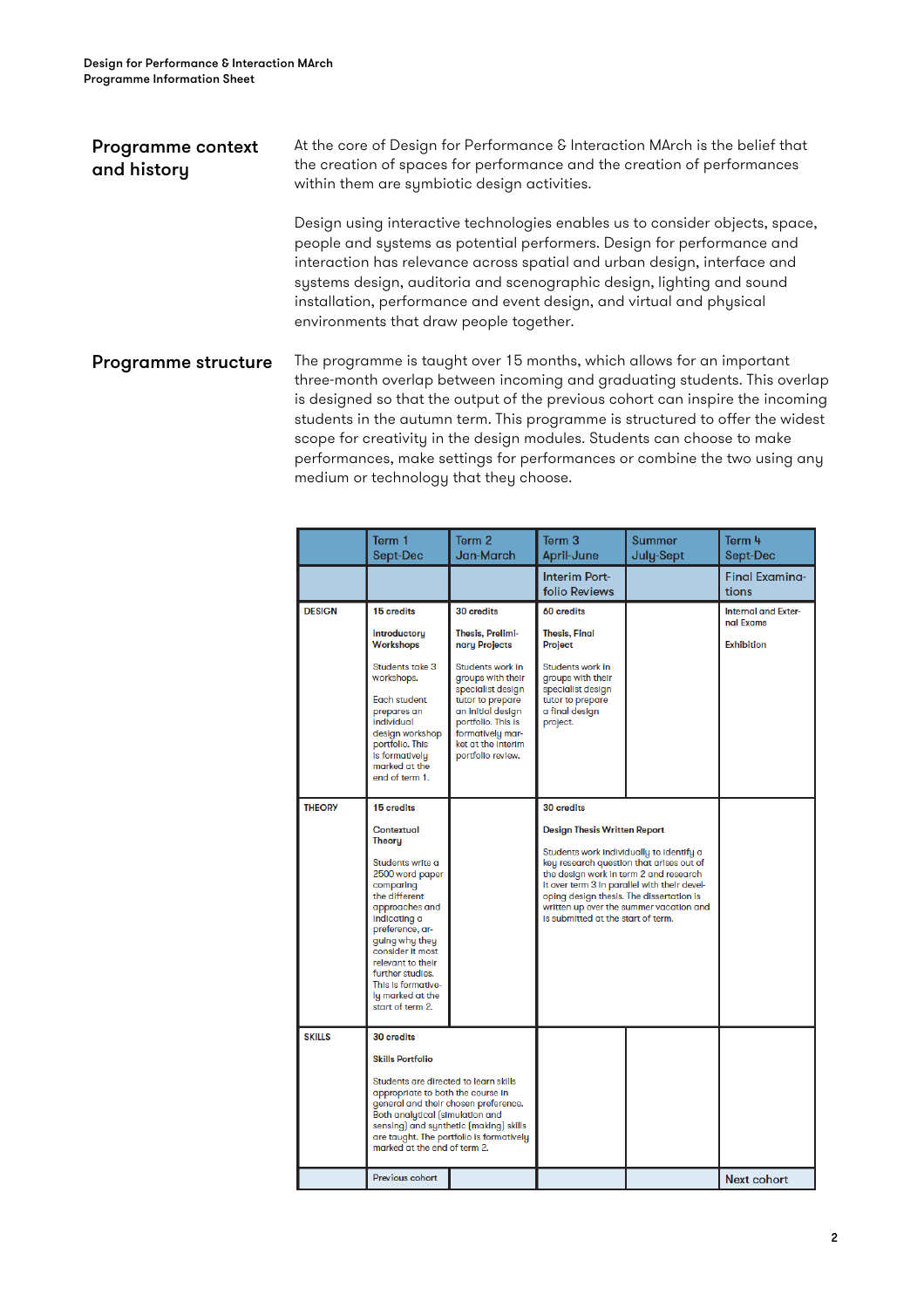## Programme modules Term 1

In the first term, students undertake a 15-credit design workshop module, the first part of a 30-credit skills module, and a 15-credit theory module, giving the background to the programme, its context and purpose.

#### Introductory Workshops

This module includes presentations by the design teaching staff who run the design clusters within the design thesis portfolio module. Students take three of these workshops and subsequently select which cluster to join for the remainder of the year.

## Theory Introduction: Design for Performance and Interaction

This module introduces students to the various theoretical and practical positions that can be taken in the subject.

#### Skills Portfolio: Part 1

This module commences with operations that are generic to the programme. These skills are both digital and analogue. For example, the first element of the portfolio will be an icebreaker exercise where all students are taught (or reminded of) the basics of body movement and interaction, linking these with a study of the hardware and software needed for body tracking.

## Term 2

Students choose a design cluster to join for the remainder of the programme. The design cluster is the primary teaching and learning vehicle of the entire programme and mirrors one of the distinguishing elements of teaching as a whole in The Bartlett School of Architecture.

#### Skills Portfolio: Part 2

Students take the second tranche of the skills portfolio as project specific skills workshops that are indicated by their design cluster tutors.

## Thesis Portfolio: Preliminary Projects

Students start their preliminary projects and at this point as the skills module and the design module form intimate ties, one of the core objectives of the programme is established.